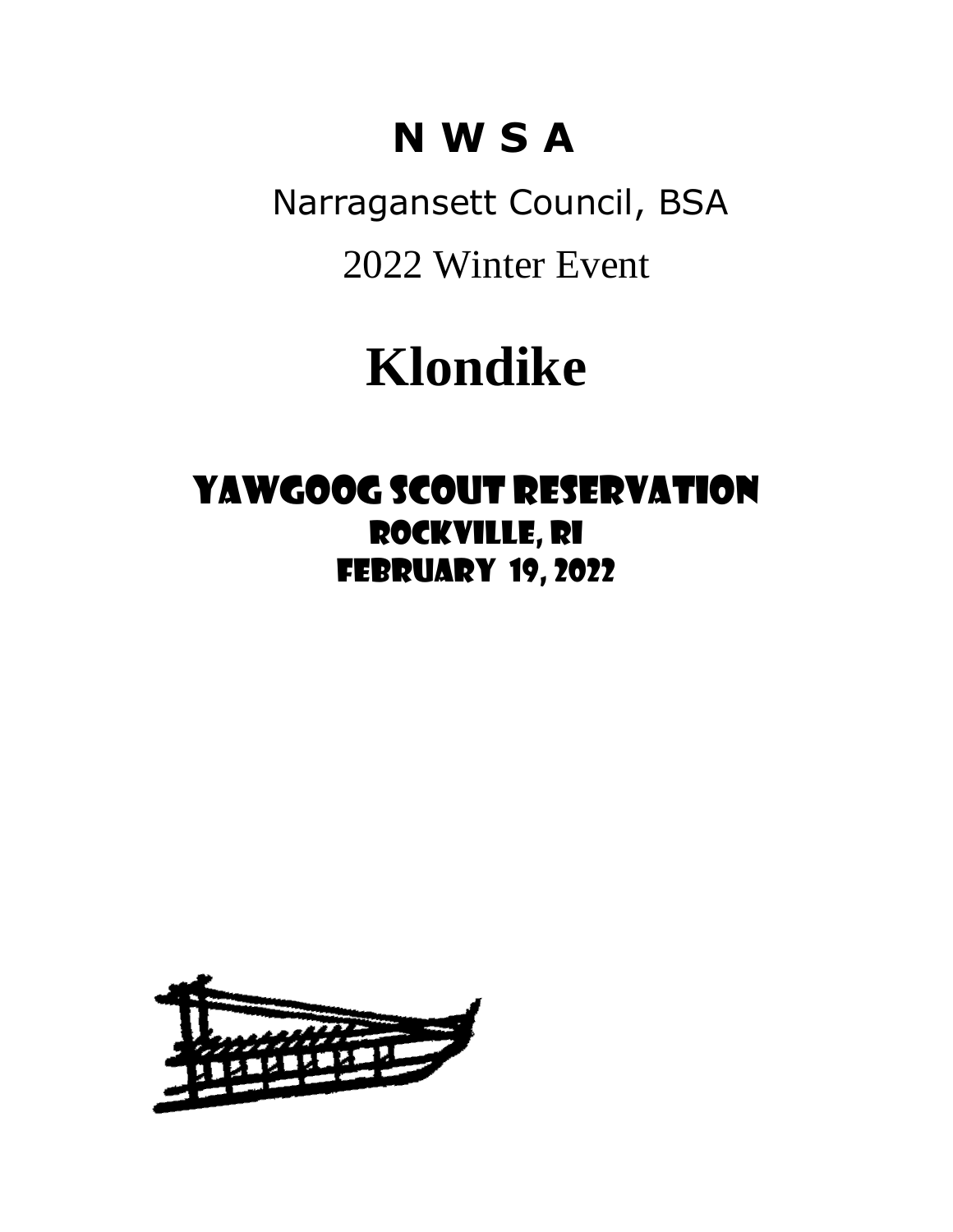### **PATROL EQUIPMENT (Must be on your sled throughout the course)**

- o Klondike sled
- o Compass
- o Patrol flag
- o 6 pieces of 10ft lengths of rope
- o 6 poles of 6ft lengths
- o First aid kit, triangular bandages
- o One blanket or tarp
- o Scout handbook
- o Clipboard, pencil and paper
- o Drinking water to stay hydrated
- o One 4 man tent

#### **Additional equipment needed**

Scout: pocket knife, drinking cup, adequate layers of clothing, adequate footwear, hat and gloves.

Troop: firewood may be necessary. All meals will be provided by Troops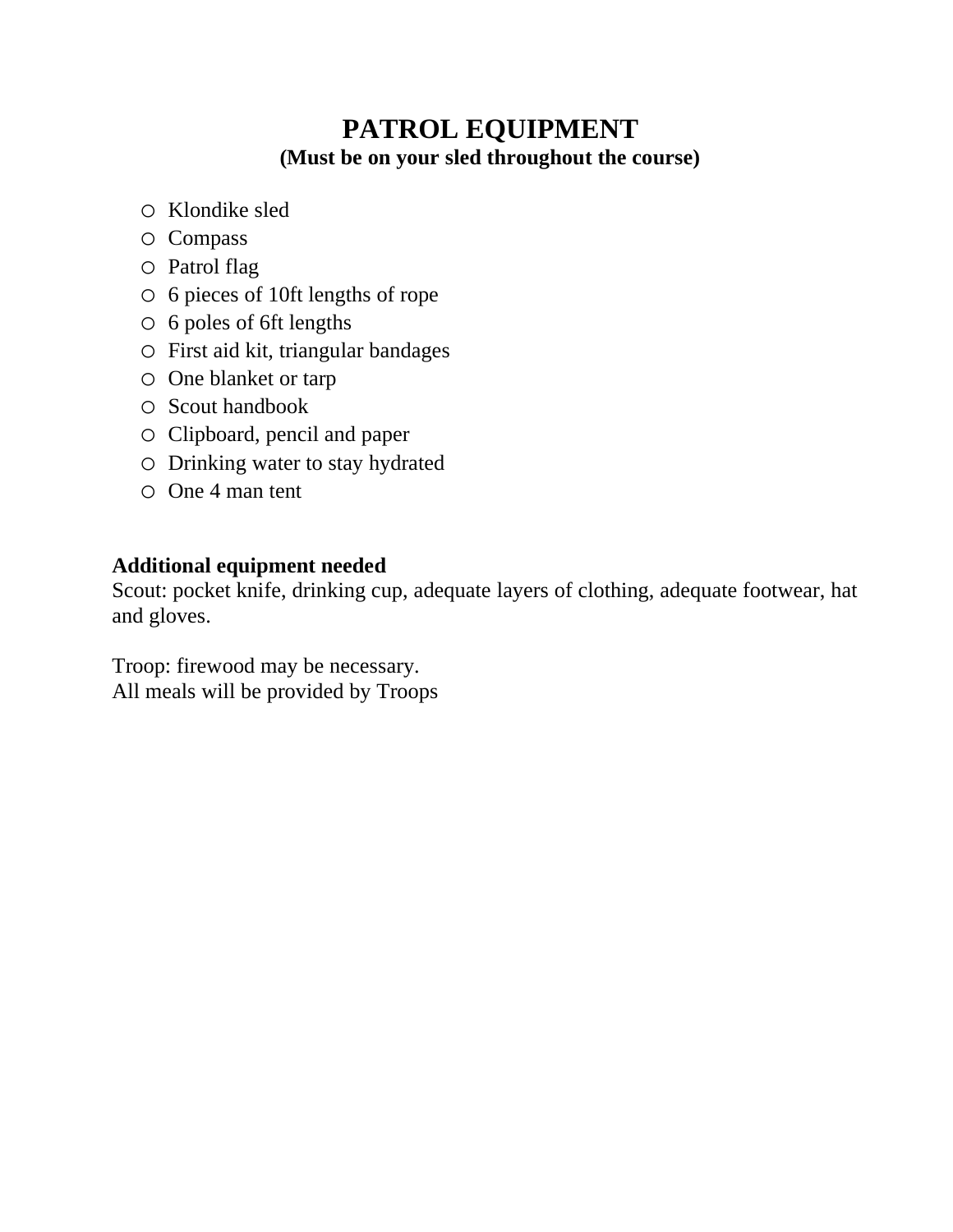#### **2022 NWSA KLONDIKE RACE/BEAN HOLE BAKE REGISTRATION AND TROOP ROSTER February 19, 2022 CAMP YAWGOOG Troop # and Town\_\_\_\_\_\_\_\_\_\_\_\_\_\_\_\_\_\_\_\_\_\_\_\_\_\_\_\_\_\_\_\_\_\_\_\_\_\_\_\_\_\_\_\_\_\_\_\_\_\_\_\_\_\_\_\_\_\_\_\_\_\_**

Adult leaders

| $\mathbf{r}$ and $\mathbf{r}$ are the set of the set of the set of the set of the set of the set of the set of the set of the set of the set of the set of the set of the set of the set of the set of the set of the set of the set |                                                                                                                                                                                                                               |  |
|--------------------------------------------------------------------------------------------------------------------------------------------------------------------------------------------------------------------------------------|-------------------------------------------------------------------------------------------------------------------------------------------------------------------------------------------------------------------------------|--|
|                                                                                                                                                                                                                                      |                                                                                                                                                                                                                               |  |
| and the control of the control of the control of the control of the control of the control of the control of the                                                                                                                     | the control of the control of the control of the control of the control of the control of the control of the control of the control of the control of the control of the control of the control of the control of the control |  |

 $\texttt{ASPL}\_\_\_\_\_\_\_\_$ 

#### **PATROLS**

| Patrol Name     | Patrol Name      |
|-----------------|------------------|
|                 | $PL-1$ <u>PL</u> |
| $APL-2$         |                  |
|                 | $Scout-3$        |
| $S\text{cut-}4$ | $Scout-4$        |
| $Scout-5$       | Scout-5          |
| Scout-6         | $S\text{cout-6}$ |
| $Scout-7$       | Scout-7          |
| Scout-8         | Scout-8          |

#### **Number of Attendees and Registration Payment**

**Total Adults\_\_\_\_\_\_\_**

**Total Scouts\_\_\_\_\_\_\_** Make checks payable to Narragansett Council.